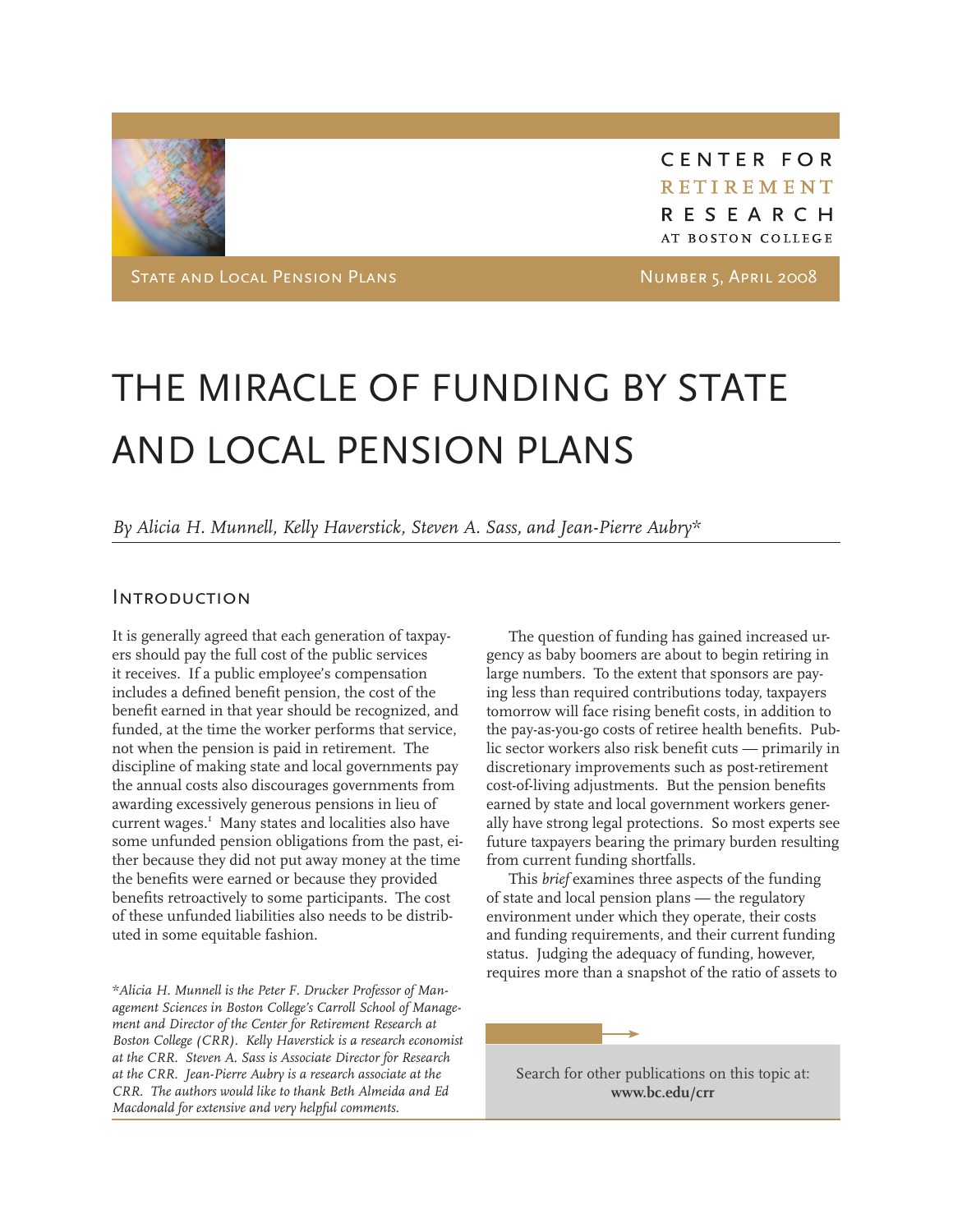liabilities. The key issue is whether the sponsor has a funding plan and is sticking to it. Therefore, the analysis considers funding programs based on several measures of funding adequacy. The conclusion that emerges is that, despite the absence of a federal mandate, state and local plans have generally made great strides towards funding and are about as well funded as plans in the private sector. This conclusion holds even though public plans pay larger benefits and use a more stringent funding yardstick.

## The Regulatory Environment

Public plans were not in very good shape in the late 1970s. State and local government employment had roughly doubled between the early 1960s and the mid-1970s, resulting in an enormous growth in workers participating in state and local pensions. Nevertheless, primarily for constitutional reasons, public plans were not covered by the Employee Retirement Income Security Act of 1974. This legislation for private plans introduced participation and vesting standards to make it easier for workers to establish legal claims to benefits, and funding and fiduciary standards to make sure that the money would be available to pay the legal benefit claims. To further protect participants against the possibility that some plans might terminate with inadequate assets, typically due to the failure of the sponsor, ERISA also established the Pension Benefit Guaranty Corporation.

While public plans were not covered by ERISA, the legislation did mandate a study of these plans, and the conclusions of the 1978 *Pension Task Force Report on Public Employee Retirement Systems* were not very flattering:

"In the vast majority of public employee pension systems, plan participants, plan sponsors, and the general public are kept in the dark with regard to a realistic assessment of true pension costs. The high degree of pension cost blindness is due to the lack of actuarial valuations, the use of unrealistic actuarial assumptions, and the general absence of actuarial standards."

Perhaps at least partly in response to the *Task Force Report*, states and localities became increasingly aware of the importance of sound funding and began to undertake a variety of approaches to achieve that goal. As a result, assets per worker have increased markedly (see Figure 1). How did this all happen without ERISA?

*Figure 1. Assets per Active Worker by Level of Administration, Fiscal Years 1957-2006 (2006 dollars)*



Note: Assets are at market value for 2002 and book value prior to 2002.

*Source*: Authors' calculations from U.S. Census Bureau, *Employee-Retirement Systems of State and Local Governments,*  1957-2006.

The accounting organizations played an important role. In 1980, the Financial Accounting Standards Board — the organization that provides accounting guidance for the private sector — issued Statement No. 35, *Accounting and Reporting by Defined Benefit Pension Plans*, which was intended to apply to state and local government plans as well as private plans. The National Council of Governmental Accounting, which provided guidance in the public sector argued that public sector plans were different from private sector plans, and was successful in delaying its application to public plans.2

In the early 1980s, the Government Accounting Standards Board (GASB) came into being, and in 1986 GASB issued Statement No. 5, *Disclosure of Pension Information by Public Employee Retirement Systems and State and Local Governmental Employers.* One important requirement was that plans report their benefit obligations and pension fund assets using uniform methods, to allow observers to make comparisons across plans. But the method that the accountants required for computing benefit obligations was very different than the approach most plan actuaries had adopted for establishing funding contributions. As a result, when users needed information about a plan's funded status and funding progress they used information based on the plan's funding methodology.3

Over the next few years, GASB undertook an extensive review of public sector accounting and disclosure that culminated with the issuance in 1994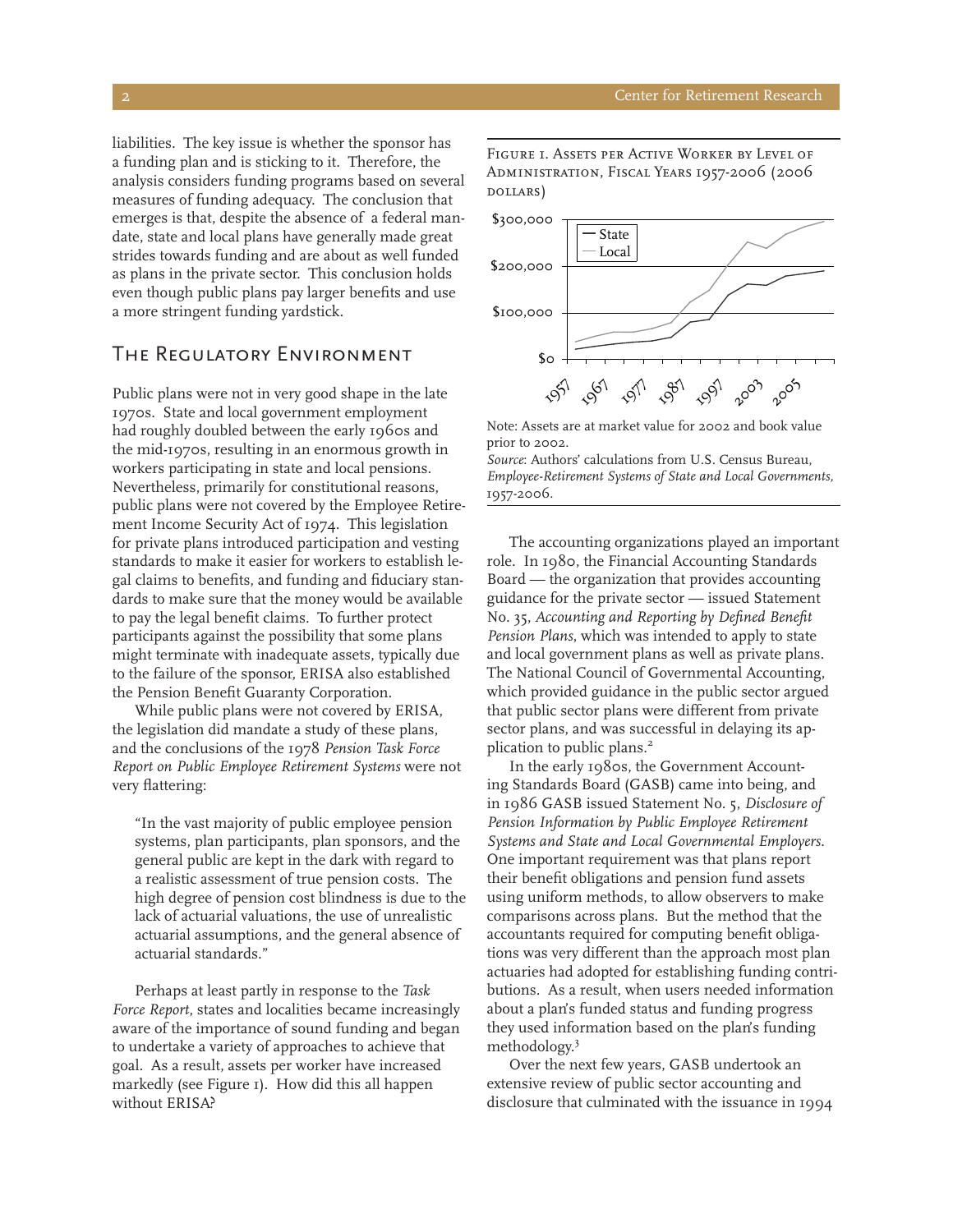of Statements No. 25 and 27.<sup>4</sup> These statements changed the way state and local governments account for pensions and report information.5

GASB 25 addressed how funding information should be reported in the financial statement. Perhaps the most important innovation was that if sponsors satisfy certain "parameters" they can use the numbers that emerge from the actuary's funding exercise for reporting purposes. This is very different from what occurs in the private sector, where the actuary is required to make a number of valuations for different purposes.<sup>6</sup> The GASB parameters include:

- • Actuarial valuations should be performed at least biennially.
- • Actuarial present discounted value of future benefits should reflect all pension benefits, including ad hoc cost-of-living increases.
- The actuarial cost method selected must be from an approved list.<sup>7</sup>
- • Actuarial assumptions should reflect actual experience and investment assumptions based on expected long-term yield of plan assets.
- Annual required contribution (ARC) should include the normal cost — the cost of benefits accruing in the current year — and a payment to amortize the plan's unfunded actuarial liability.
- • An acceptable amortization period, originally up to 40 years but reduced to 30 years in 2006.8

GASB 25 was also very explicit about the funding information to be included in the financial statement. The financial statement must include plan assets (fair value rather than cost), plan liabilities, and plan net assets, as well as the year-to-year changes in net assets. It must also include the required contributions by employers and employees, and the historical information about the ratio of employer contributions to the employer's ARC. Paying the full ARC suggests that the employer has put aside sufficient money to cover currently accruing benefits as well as a portion of the unfunded liability left over from previous years. Not paying the full ARC means the unfunded liability will likely grow.

GASB 27 focused on defining the employer's annual pension cost to be reported in the financial statement. The annual pension expense is the sponsor's ARC plus interest on the Net Pension Obligation (NPO) less an adjustment to the UAL amortization because of the NPO.9

GASB provides the rules, but plans are not required to follow them. GASB, like its private sector counterpart FASB, is an independent organization and has no authority to enforce its recommendations.

Many state laws, however, require that public plans comply with GASB standards, and auditors generally require state and local governments to comply with GASB standards to receive a "clean" audit opinion. And bond raters generally consider whether GASB standards are followed when assessing credit standing.10 Thus, financial reporting requirements have probably had considerable impact.

## Determining Pension Costs in the Public and Private Sectors

The precise amount of money that state and local plans need to put aside each year depends on how the actuaries allocate costs to a particular year — that is, it depends on the actuarial cost method adopted. In order to appreciate the differences between cost methods, a useful starting place is the total amount of benefits that the plan sponsor ultimately will have to pay for past and current employees.

Figure 2 shows the present value of projected benefits for a hypothetical entity. The total value of projected benefits of \$100 million consists of four major components. The first (\$20 million) is the value of benefits earned to date by retired employees, including employees who have left the company with vested pension rights and who have not yet begun to collect benefits. The second major component (\$25 million) is the value of pension obligations to active employees based on their current salaries and years of service. The next portion (\$25 million) represents the effect of future salary increases on the value of pension rights already earned by active workers.<sup>11</sup> The final portion (\$30 million) represents the benefits that will be earned by current employees over the remainder of their work lives.<sup>12</sup>



*Figure 2. Present Value of Projected Benefits*

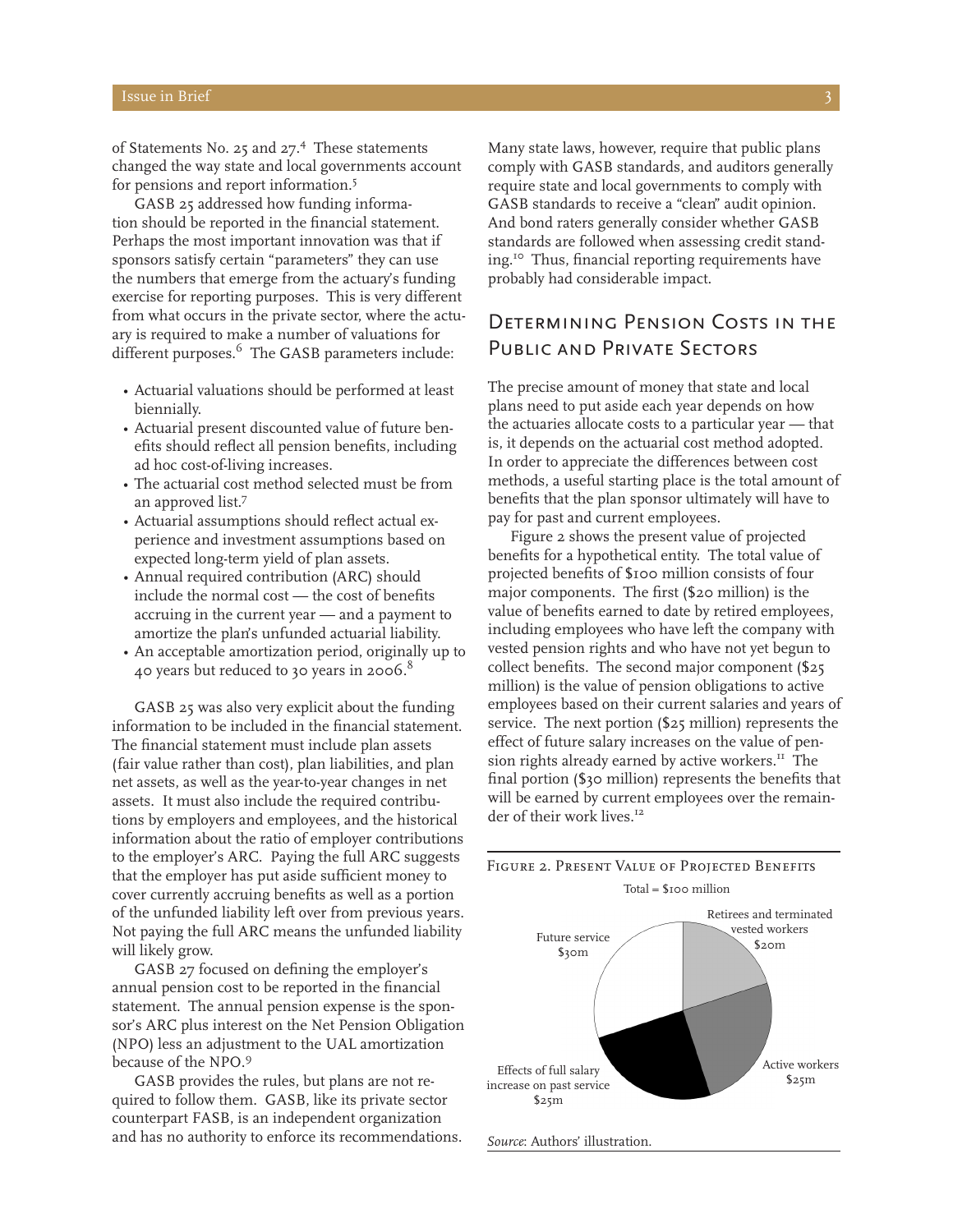Under the projected unit credit approach, the dominant costing method in the private sector (see Table 1), the firm's total liability will be \$70 million. No account is taken of credits that current workers will gain through future service. The entity's normal cost in a given year is the value of additional pension benefits that each employee earned in that year based on his projected salary at retirement. If the benefit formula and salary projections remain unchanged, the additional pension benefits each employee earns in subsequent years will also remain unchanged. The cost of that benefit, however, will rise as workers approach retirement and annual pension contributions have less time to accumulate investment earnings. So employers with an aging workforce that use this costing method will see their annual pension expense rise over time.

*Table 1. Percent of Large Private Sector and Public Sector Plans Using Alternative Actuarial Methods, 2006*

| Private sector | Public sector |
|----------------|---------------|
| 74 %           | 14%           |
| ΙQ             | 70            |
|                | т6            |
|                |               |

*Sources*: Watson Wyatt Worldwide (2006); and National Association of State Retirement Administrators, *Public Fund Survey* (PFS), 2006.

The entry age normal costing method, which is the dominant method in state and local plans, smooths the employer's pension expense over time.<sup>13</sup> Under this costing method, the actuary projects the future monthly pension benefits earned by the entity's active workforce. This projection includes credits that current workers will earn through future service as well as the effect of future salary increases on credits already earned. The actuary then sets the employer's annual normal cost equal to a level payment (typically a level percent of payroll) needed to fund that benefit obligation. Compared to the projected unit credit method, entry age normal "front-loads" the employer's pension expense by pre-paying a portion of pension benefits earned in the future. The entry age normal costing method thus reports a higher accrued liability at any point in time. In the example presented in Figure 2 on the previous page, the accrued liability would be greater than the \$70 million given by the projected unit credit approach, as a portion of the \$30 million workers are expected to earn in the future would also be included.

A numerical example may help clarify a key practical difference between the two methods. Suppose a plan sponsor needs to contribute \$15,000 for a particular employee who will retire in five years, and that the sponsor fully funds the cost specified by either method. Under projected unit credit, the sponsor recognizes and funds, say, \$1,000 in the first year, \$2,000 in the second year, \$3,000 in the third year, \$4,000 in the fourth year, and \$5,000 in the fifth year. Under entry age normal, the actuary would level the contributions over the five–year period so that the sponsor would recognize and pay a normal cost of \$3,000 per year. Had the sponsor used entry age normal, after three years the plan would have an actuarial accumulated liability of \$9,000 and assets of \$9,000 (see Figure 3). Had the sponsor used projected unit credit, the plan would have a cumulative liability of \$6,000 and assets of \$6,000.



The two approaches thus have different patterns of asset accumulation and liability recognition over time. Up to the point of retirement, the entry age method would recognize a larger accumulated pension obligation for active employees. Thus, given comparable funding ratios, state and local plans would have accumulated more assets than private sector plans.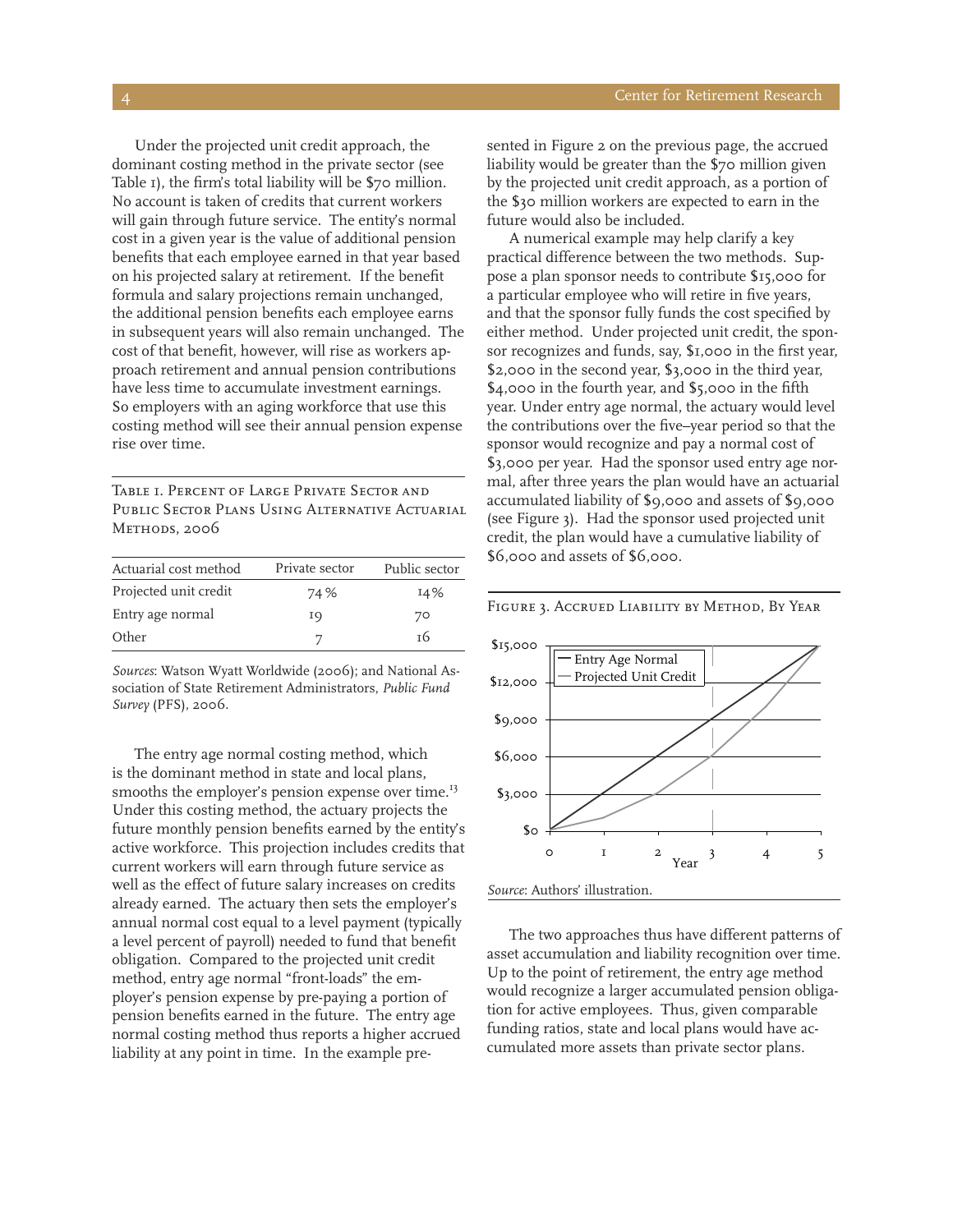The other relevant issue is the contribution rate. The private sector's shift in actuarial methods reduced pension expense (and thereby contributions) during the 1980s and 1990s when the baby boom generation (those born between 1946 and 1964) were young workers (age 20 to 50) and shifted pension expense (and contributions) for this very large cohort to later in their careers.<sup>14</sup> Now that the baby boomers are approaching retirement, funding requirements will be higher than they would have been under the entry age normal cost method. The public sector, in contrast, faces a steady contribution rate (see Figure 4).

*Figure 4. Cost/Liability by Actuarial Cost Method, By Year*



## How State and Local Plans Measure Up

In determining the financial health of public plans, it is useful to look at three measures: 1) the funding ratio, which measures the percentage of the plan's liabilities covered by assets; 2) the dollar amount of unfunded liabilities, which provides an indication of how much contribution rates would have to be raised to close the gap in the aggregate; and 3) the ratio of employer contributions to the ARC, which measures the extent to which the sponsor is keeping up with benefits as they accrue and paying down unfunded obligations. The sample consists of 109 state administered plans and 17 administered at the local level.<sup>15</sup>

#### Funding ratio

The funding ratio — plan assets divided by the actuarial accrued liability — is a snapshot of the plan's funding status at a given moment in time. As just

discussed, these ratios are not really comparable across plans in that plans using the entry age normal cost approach will report a larger accrued liability and a lower funding ratio for any level of assets. The comparison of funding levels in public and private plans could also be distorted by their use of different discount rates when valuing plan liabilities. But the only funding information available for public sector plans is that based on each plan's actuarial costing method and assumptions.<sup>16</sup>

Figure 5 shows the aggregate funding ratios for the private and public sector. Funding levels were higher in both sectors at the turn of the century before the "perfect storm" produced a declining stock market and very low interest rates. As assets in the pension funds plummeted and the present discounted value of projected liabilities increased, funding levels in both the public and private sector declined. Over the period 2003-2006, however, funding levels have averaged about 88 percent for the public sector and 86 percent for the private sector. Again, the fact that the public sector primarily uses entry age normal means that these plans recognize larger liabilities because this approach brings forward a portion of the liability that will come from future service.

#### *Figure 5. Funding Ratios of Pension Funds, State/Local and Private Sector, 1996-2006*



Thus, even though states and localities do not face requirements like those in the private sector to achieve 100 percent funding or to rectify underfunding problems within designated periods of time, public sector sponsors have accumulated substantial assets covering approximately 88 percent of future benefit payments accrued to this point by present and past employees.<sup>17</sup>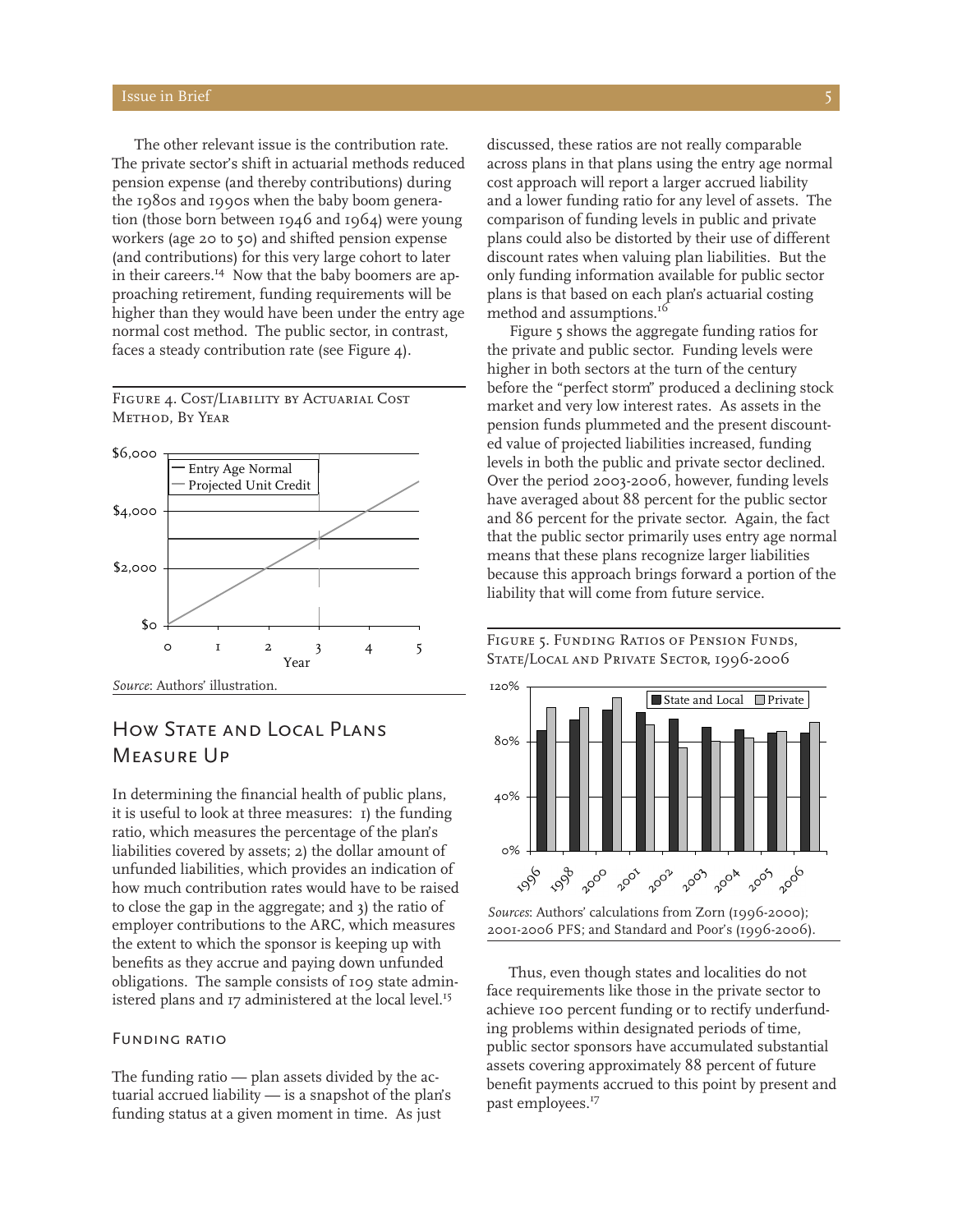The situation is not perfect, of course, because funding status does vary. Before looking at the variation in funding status, it is useful to consider what might be an acceptable level of funding for state and local plans. On the one hand, it is unlikely that states and localities will go bankrupt, as can happen to sponsors of private sector plans, so there is less need for 100 percent funding. In addition, while all entities should be covering normal cost, GASB allows these plans up to thirty years to pay off unfunded liabilities. As states and localities are only about one-third of the way through the amortization process begun in the mid-1990s, they would not be expected to be fully funded. The finance literature also suggests that full funding may not always be optimal.<sup>18</sup> On the other hand, GASB has established standards that will ultimately result in 100 percent funding, and rating agencies consider the funding status of pensions when rating public sector bonds. Consistent with all these arguments, the U.S. Government Accountability Office (2008) reports that many of the experts and government officials to whom they spoke considered 80 percent funding to be acceptable for public plans.<sup>19</sup>

Figure 6 shows the distribution of funding ratios in 2006 for the 126 plans in our sample. Of the total, 39 percent had funding ratios below the acceptable 80-percent level. The bulk of these, however, were in the 60-79 percent range. Only 6 percent of plans had funding ratios below 60 percent. Most of the poorlyfunded plans are relatively small.

 $1\%$  5% 33% 14% 48% 0% 20% 40% 60% 20-39 40-59 60-79 80-99 100+ Funding Ratio

*Figure 6. Distribution of Funding Ratios for Public Plans, 2006*

#### Note: Plans that use the aggregate cost method were coded with 100 percent of ARC paid.

*Sources*: Authors' calculations from the 2006 PFS and various annual reports.

#### UNFUNDED LIABILITY

The second measure of funding adequacy is the dollar amount of unfunded liability. The current unfunded liability for the sample of 126 plans is about \$380 billion (see Figure 7). This sum is hardly trivial. But to pay off that amount over 30 years, states and localities would have to raise their contribution rate by an amount equal to about 0.7 percent of payrolls.<sup>20</sup> This increase is relatively modest compared to an average ARC of about 10 percent of payrolls. Thus, solvency appears to be fully achievable if states follow a disciplined approach to funding. The question is whether public plan sponsors are being disciplined.

#### *Figure 7. Funding of Aggregate Pension Liability, 2006*





*Sources*: Authors' calculations from the 2006 PFS and various annual reports.

#### Ratio of employer contributions to ARC

As discussed above, GASB defines the annual required contribution (ARC) to equal normal cost plus a payment to amortize the unfunded liability, generally over a 30-year period. Each year plan sponsors report the ratio of the employer's actual contribution to the ARC. Figure 8 on the next page shows the distribution of this ratio for the plans in our sample. More than 55 percent of plans made the full contribution; another 17 percent paid more than 80 percent of the ARC. That still leaves almost a quarter of plans making less than 80 percent of the ARC. If this pattern persists, some plans could see their funding ratios deteriorate in the future.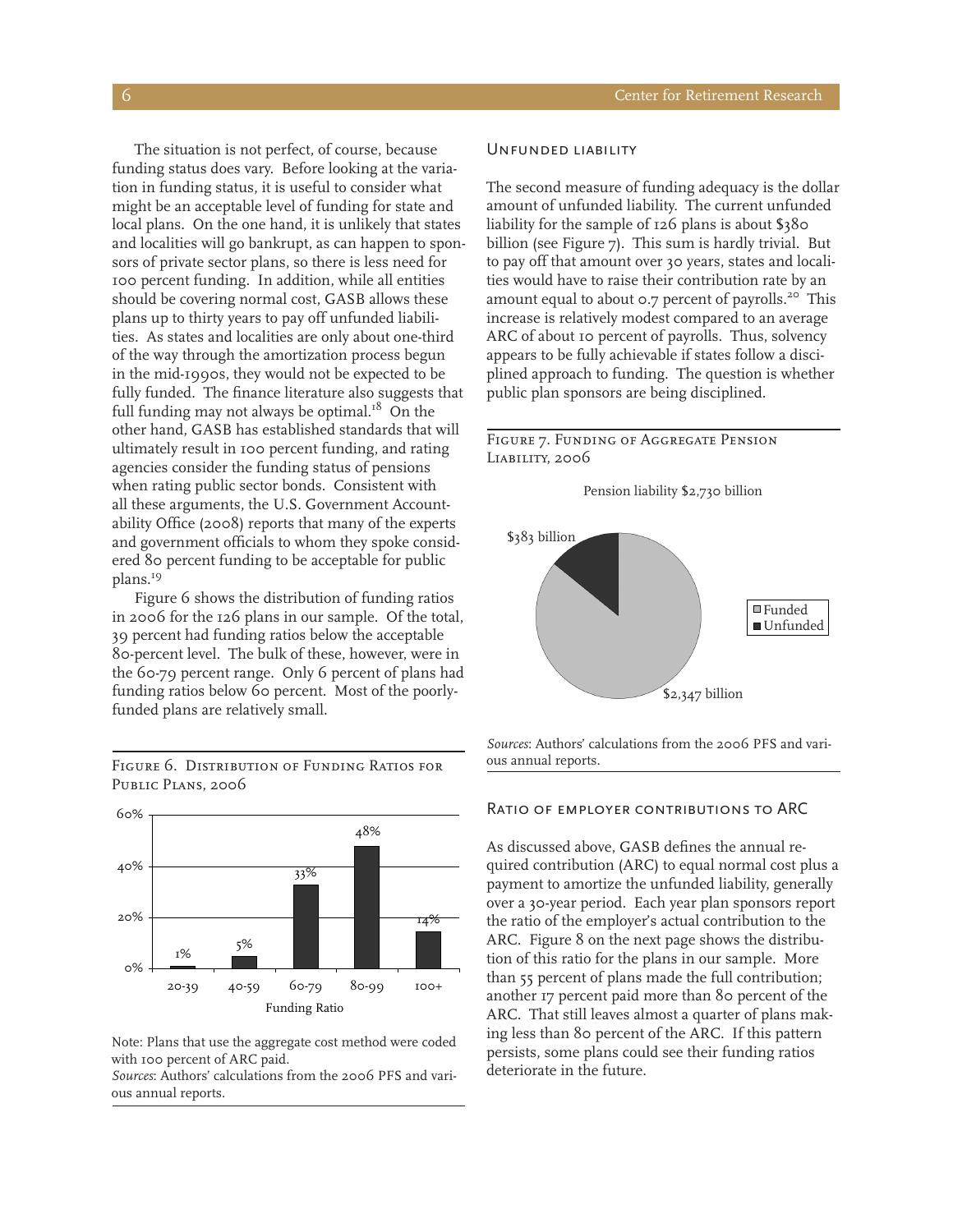

*Figure 8. Distribution of State and Local Plans, by Percentage of ARC Paid, 2006*

Note: Plans that used the aggregate cost method were coded with 100 percent of ARC paid.

*Sources*: Authors' calculations from the 2006 PFS and various annual reports.

## **CONCLUSION**

The results of this survey are fully consistent with those of the U. S. Government Accountability Office (2008) and the PEW Center on the States (2008). Both of these studies find that substantial funding of pensions has occurred at the state and local level. The first "Key Finding" in the Pew Report is "From a national perspective, states' pension plans seem to be in reasonable shape. The GAO report concludes: "The funded status of state and local pensions is reasonably sound…"

Press accounts surrounding the earlier studies, however, have been almost uniformly negative. The *New York Times* headline for the GAO study was: "Report to Senator Says Many States Are Lax in Funding Their Pension Plans." And the headline for the report from the Pew Center read "Pension Fund Shortages Create Hard Choices."21 Headlines in other papers mirrored those in the *Times*. The disconnect between the study conclusions and the press stories is that the positive news about the level of pension funding is overwhelmed by the lack of funding for state and local government retiree health care promises. States and localities have not been required to fund these costs, and researchers estimate that the total unfunded actuarial liability for retiree health benefits lies between \$600 billion and \$1.6 trillion, much larger than the \$383 billion unfunded liability for state and local pensions.

The miraculous aspect of the funding of state and local pensions is that it occurred without any national legislation. Public plans were not in very good shape in the late 1970s. The 1978 *Pension Task Force Report on Public Employee Retirement Systems* noted a "high degree of pension cost blindness." But public officials responded and took action to manage their pensions on a business-like basis. Assets per worker increased markedly by the mid-1990s when GASB issued Statements No. 25 and No. 27. Since then, the funding status of public plans has looked very much like that of their private sector counterparts.

Considerable variation in funding, however, still exists at the state and local level. So the next *brief* will explore the factors that affect whether or not a plan is well funded. A number of plans are also not making their ARC payments, and a future *brief* will explore reasons for these shortfalls.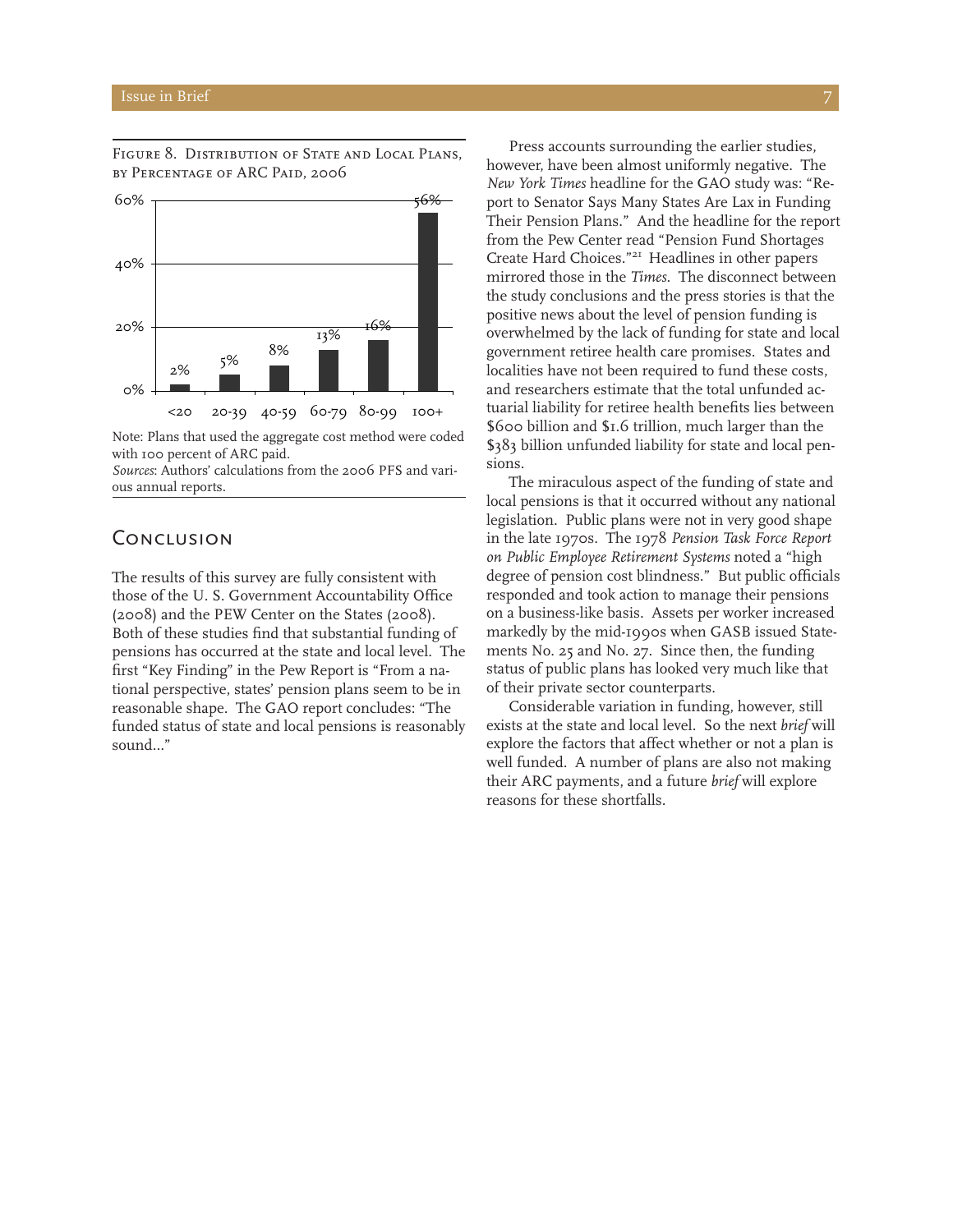#### **ENDNOTES**

1 Johnson (1997) found that the relative generosity of pensions among state and local government workers is directly related to the ability to underfund their plans.

2 For example, the Council argued that benefits in public plans cannot be "settled" at any point in time by the sponsor and that state and local governments have a much lower risk of bankruptcy than private plan sponsors, so the FASB provisions, designed to provide a snapshot of the plan's finances at a given point in time, have much less relevance in the public sector.

3 GASB Statement No. 25 (1994).

4 Statement 25 is entitled "Financial Reporting for Defined Benefit Pension Plans and Note Disclosures for Defined Contribution Plans. Statement 27 is entitled "Accounting for Pensions by State and Local Governmental Employers."

5 The requirements became effective June 15, 1996.

6 In the private sector, the actuary must produce 1) a traditional actuarial valuation to determine funding, which presents the actuary's best estimate of the plan's liabilities, assets, the annual contribution required to cover benefits accrued that year (the normal cost), and the amortization of any unfunded obligations, all assuming the plan will continue indefinitely; 2) a valuation as stipulated by the accounting profession for reporting purposes, that again determines assets, liabilities, and the sponsor's annual pension expense, to be reported on the financial statements of the sponsor and the plan; and 3) a determination of the plan's "current" funding status for compliance purposes to determine minimum and maximum contributions and Pension Benefit Guaranty Corporation insurance premiums. While actuaries attempt to keep assumptions as consistent as possible across these valuations, the discount rates used to value future obligations, a critical variable, can differ considerably (Hustead 2003).

7 The acceptable actuarial cost methods include entry age, frozen entry age, attained age, frozen attained age, projected unit credit, and a specified aggregate cost method.

8 This amortization period applied to both the plan's "initial" underfunding and any subsequent underfunding created by benefit increases attributed to "past service."

9 The NPO includes the employer's transitional liability for any underfunding between the effective dates of Statement no. 5 (1987) and Statement no. 27 (1994) and, after the latter effective date, the cumulative difference between the required contributions and the employer's actual contributions. If a plan has no NPO, its sponsor's annual pension cost (APC) is equal to the ARC. If a plan has an NPO, the annual pension cost is the ARC plus interest on the NPO less an adjustment to the required UAL amortization because of the NPO.

With a little algebra, it can be shown that this is equal to the normal cost plus the interest on the NPO.  $ARC = normal cost (NC) + required annotation pay$ ment (AMORT); rearranging the terms yields:

NC = ARC – AMORT  $APC = ARC + iNPO - AMORT$  $APC = ARC - AMORT + iNPO$  $APC = NC + iNPO.$ 

10 U.S. Government Accountability Office (2008).

11 For example, suppose that the plan provides 1.5 percent of final salary for each year of service. In this case, an employee with 10 years of service, who currently earns \$40,000, would currently have a vested benefit of \$6,000 per year. But, by retirement, this employee is projected to have a final salary of \$60,000, and the 15 percent benefit already earned will apply to the \$60,000 rather than the \$40,000. Thus, the pension associated with the employee's 10 years of service will be \$9,000 annually payable at 65, not \$6,000. In Figure 2, the \$6,000 is included in the component pertaining to active employees' accrued benefits and the extra \$3,000 is included in the component representing the effect of future salary increases on benefit rights earned to date.

12 In the example used above, this component constitutes the additional 1.5 percent of final salary that the employee will earn each year to retirement.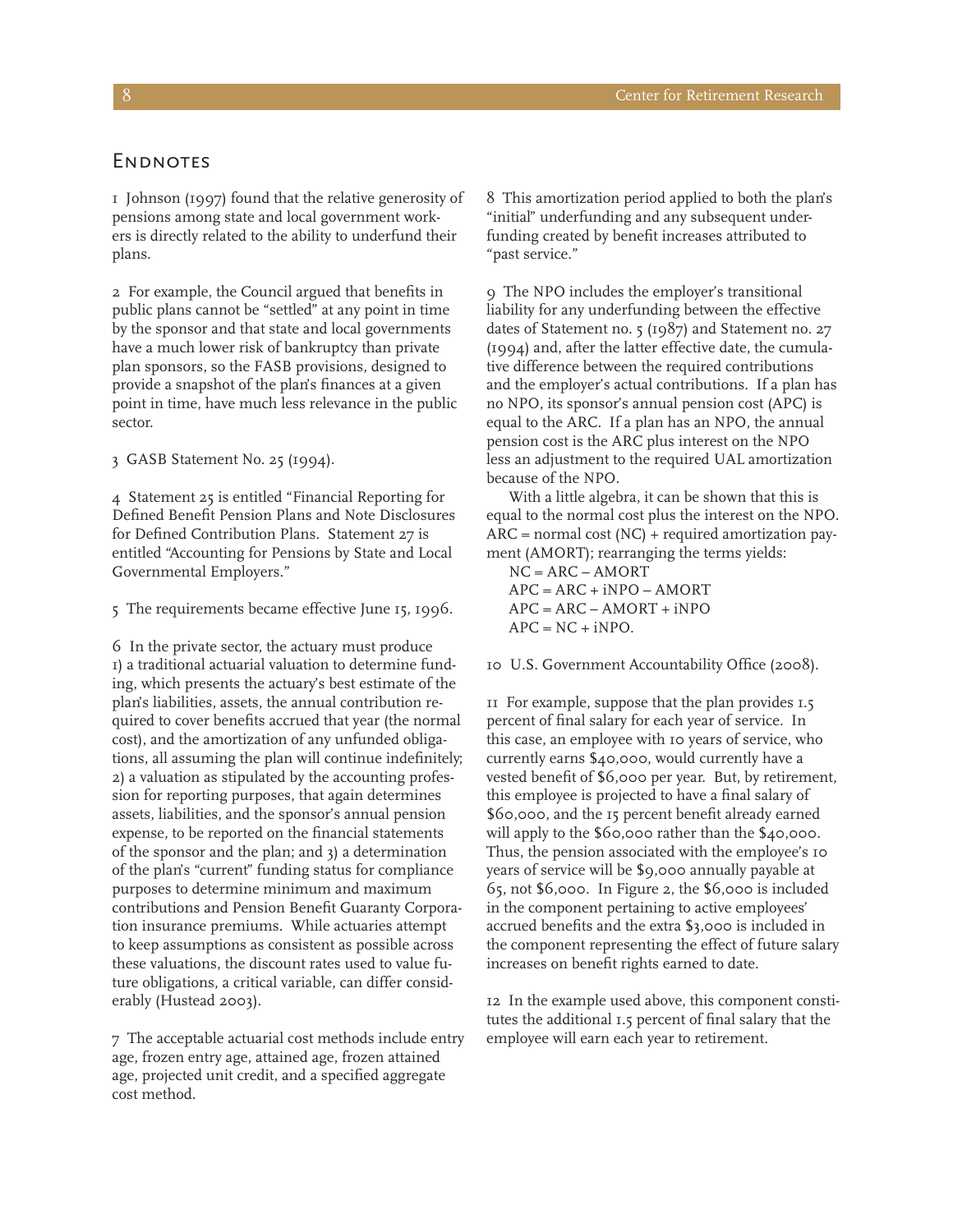13 The other major cost method used by public plans is aggregate cost. This approach allocates the value of future benefits in excess of assets over the earnings or service of the entire group between the valuation date and the exit date. The normal cost in any particular year is the result of this cost allocation. Thus, unfunded liabilities are allocated as future normal costs instead of being separately identified, amortized, and added to normal cost. As a result, a plan using the aggregate cost method shows no unfunded liabilities and a 100-percent funding ratio. GASB has recently begun to require governments that use this funding method to report the funding ratio using the entry age normal method as well.

14 Both public and private sector employers had traditionally used the entry age normal actuarial costing method. The reason for the shift in the private sector is that, in 1985, FASB issued rules requiring sponsors to account for accruing pension liabilities by a uniform method, which was the projected unit credit actuarial cost method. Technically, FASB mandated the projected unit credit method only for reporting purposes, and firms could continue to use any of the six actuarial methods authorized under ERISA for funding. Sponsors, however, appear to have either interpreted the FASB standard as an endorsement of the projected unit credit for funding as well as reporting or simply found it more convenient to use the same method for funding and reporting. As a result, a major shift occurred from entry age normal to projected unit credit for funding purposes.

15 The sample is basically the *Public Fund Survey* (PFS) plus the University of California Retirement System. The funding data are taken from the PFS, but the authors collected data directly for the percent of ARC contributed, which is discussed below. The sample represents 90.5 percent of the assets in stateadministered plans and 31.1 percent of those in plans administered at the local level.

16 A higher discount rate reduces the present value of plan obligations while higher projected wage growth raises the present value of plan obligations. The standard yardstick for gauging these offsetting effects is the difference between the two assumptions — the discount rate less projected wage growth. The greater the difference, the smaller would be the reported value of pension liabilities. As reported in Munnell and Soto (2007), the difference between the discount rate and projected wage growth was larger

in private plan valuations from 1996 through 2002, and now the reverse is true. Over the entire period 1996-2006, the spread is about the same for private and public plans.

17 The Pension Protection Act of 2006 dramatically shortened the period over which private sector plan sponsors must eliminate funding shortfalls from 30 years to 7 years. The legislation also imposed more of a 'mark-to-market' framework than the previous set of rules, which allowed sponsors to smooth asset values. The 'mark-to-market' approach makes funding ratios more volatile, which generally makes the timing of contributions less predictable. The Pension Protection Act of 2006 also tightened the use of credit balances — notional balances accumulated from previous years that could be used in lieu of cash contributions.

18 D'Arcy, Dulebohn, and Oh (1999) calculate optimal funding levels for selected states that, depending on the relative growth rates of pension obligations and the tax base, may be greater or less than one. Mumy (1978) also explored optimal funding in state and local pensions. Full funding of public sector pensions may result in variations in state tax rates over time, and, if taxpayer utility is maximized at a constant tax rate, this may not be optimal.

19 Some of these experts also suggested that it might be unwise politically for a plan to be overfunded that is, have a ratio of assets to liabilities in excess of 120 percent — because the excess funding could become appropriated by politicians for other purposes or used as an excuse to increase benefits.

20 For this calculation, the current state and local payroll — about \$60 billion — is assumed to grow at 1.5 percent per year; the assumed real return on assets is 5 percent; and the real discount rate is 3 percent. This finding is consistent with the U.S. Government Accountability Office (GAO) (2007), which concludes that the contribution rate would need to rise by 0.3 percent of payroll. The GAO uses similar assumptions but a much longer horizon (50 years). These findings are also consistent with Giertz and Papke (2007), who conclude that solvency over the long term is achievable if states follow a disciplined approach to funding.

21 Walsh (2008) and Walsh (2007).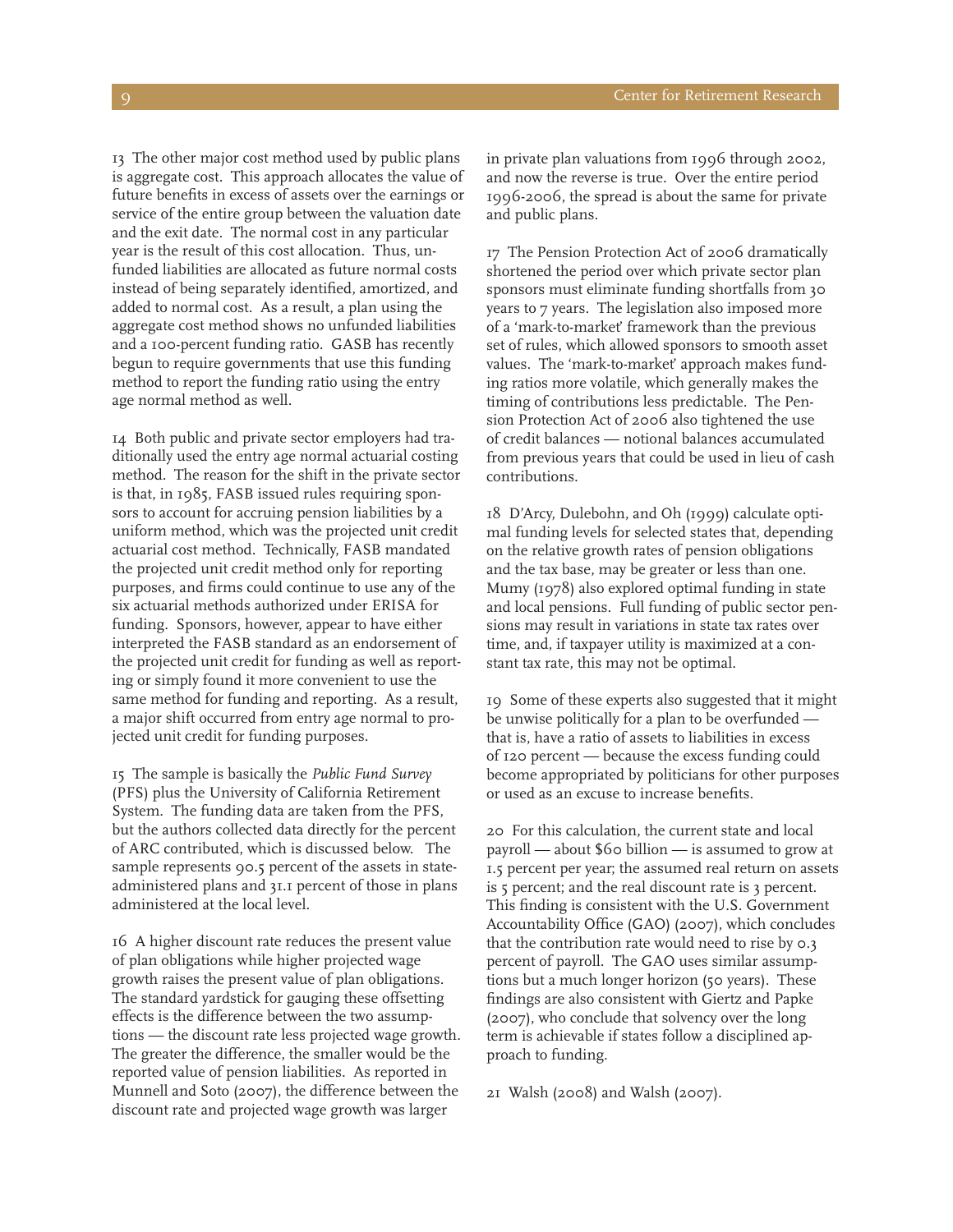### **REFERENCES**

- D'Arcy, Stephen, James Dulebohn, and Pyungsuk Oh. 1999. "Optimal Funding of State Employee Pension Systems. *Journal of Risk and Insurance* 66(3).
- Giertz, J. Fred and Leslie E. Papke. 2007. "Public Pension Plans: Myths and Realities for State Budgets." *National Tax Journal* LX(2).
- Governmental Accounting Standards Board. 1984. Statement No. 5 of the Governmental Accounting Standards Board. "Disclosure of Pension Information by Public Employee Retirement Systems and State and Local Government Employers."
- Governmental Accounting Standards Board. 1994. Statement No. 25 of the Governmental Accounting Standards Board. "Financial Reporting for Defined Benefit Pension Plans and Note Disclosures for Defined Contribution Plans."
- Governmental Accounting Standards Board. 1994. Statement No. 27 of the Governmental Accounting Standards Board. "Accounting for Pensions by State and Local Government Employees."
- Hustead, Edwin. 2003. "Determining the Cost of Public Pension Plans." In *Pensions in the Public Sector*, eds. Olivia S. Mitchell and Edwin Hustead, 218-240. Philadelphia, PA: The Pension Research Council of the Wharton School of the University of Pennsylvania.
- Johnson, Richard W. 1997. "Pension Underfunding and Liberal Retirement Benefits of State and Local Government Workers." *National Tax Journal* 50(1): 113-142.
- Mumy, Gene E. 1978. "The Economics of Local Government Pensions and Pension Funding." *The Journal of Political Economy* 86(3): 517-527.
- Munnell, Alicia H. and Mauricio Soto. 2007. "State and Local Pensions Are Different From Private Plans." *State and Local Pension Plans Issue in Brief*  2. Chestnut Hill, MA: Center for Retirement Research at Boston College.
- National Association of State Retirement Administrators. 2001-2007. *Public Fund Survey, FY2001- FY2007.* Washington, DC.
- Pew Center on the States. 2007. *Promises with a Price: Public Sector Retirement Benefits*. Philadelphia, PA.
- Standard and Poor's. *Compustat*, 1996-2006. Accessed through Wharton Research Data Services.
- U.S. Census Bureau. 1957-2006. *Employee-Retirement Systems of State and Local Governments*. Washington, DC.
- U.S. Government Accountability Office. 2007. *State and Local Government Retiree Benefits: Current Status of Benefit Structures, Protections, and Fiscal Outlook for Funding Future Costs.* GAO-07-1156. Washington, DC.
- U.S. Government Accountability Office. 2008. *State and Local Government Retiree Benefits: Current Funded Status of Pension and Health Benefits.*  GAO-08-223. Washington, DC.
- U.S. Congress, House Committee on Education and Labor. 1978. *Pension Task Force Report on Public Employee Retirement Systems*. Washington, DC.
- Walsh, Mary Williams. 2007. "Pension Fund Shortages Create Hard Choices." *New York Times* (December 19).
- Walsh, Mary Williams. 2008. "Report to Senators Says Many States Are Lax in Funding their Pension Plans." *New York Times* (February 29).
- Watson Wyatt Worldwide. 2006. *Survey of Actuarial Assumptions and Funding: Pension Plans with 1,000 or More Participants*, 1986-2006. Washington, DC.
- Zorn, Paul. 1996-2000. *Survey of State and Local Government Retirement Systems: Survey Report for Members of the Public Pension Coordinating Council*. Chicago, IL: Government Finance Officers Association.